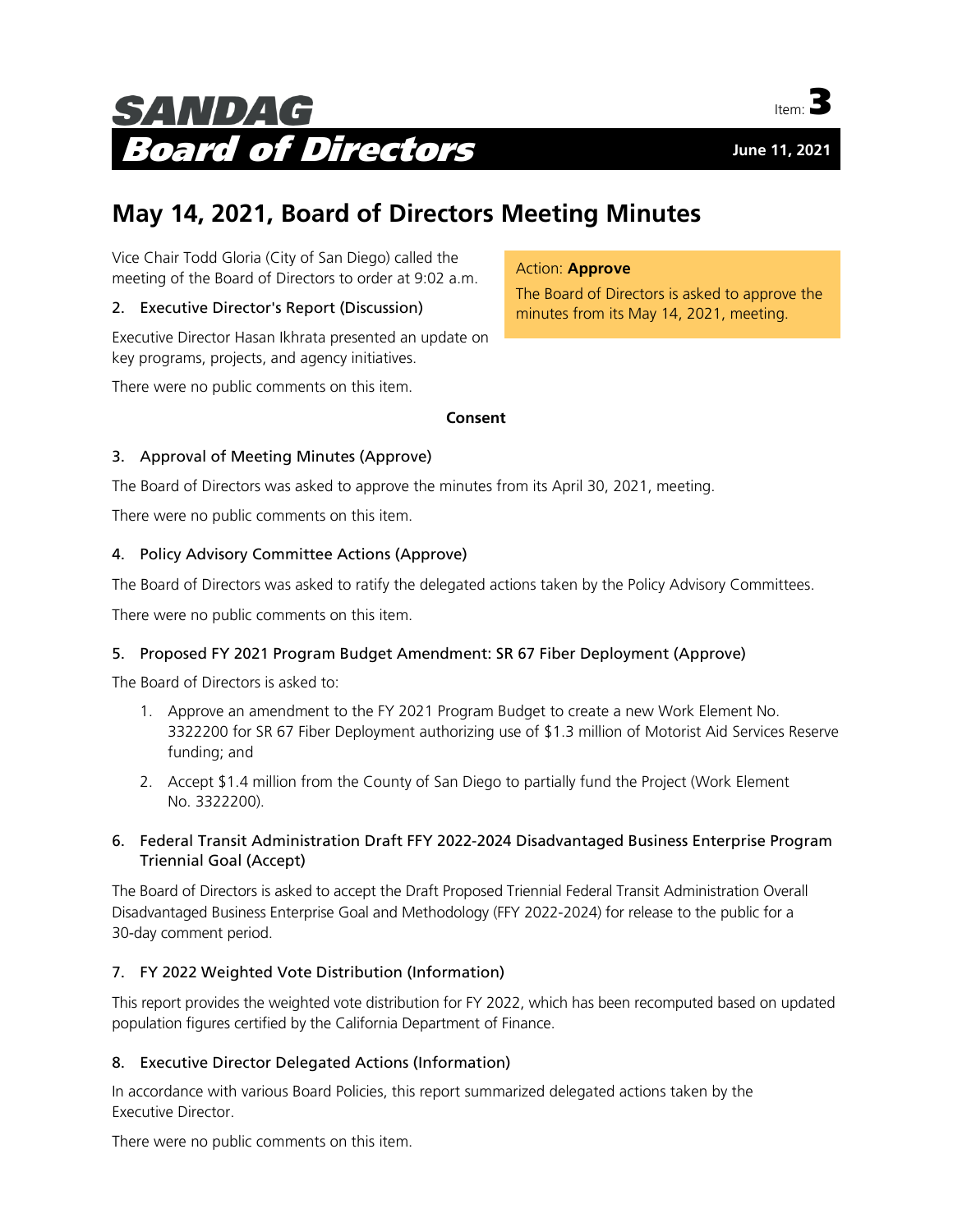# 9. Quarterly FY 2021 Program Budget Update (Information)

This quarterly report provides an update on revenues and expenditures for the FY 2021 Program Budget.

There were no public comments on this item.

Action: Upon a motion by Second Vice Chair Sotelo-Solis and a second by Vice Chair Todd Gloria (City of San Diego) the Board of Directors voted to approve Consent Item Nos. 3 through 6.

The motion passed.

Yes: Vice Chair Gloria, Second Vice Chair Sotelo-Solis, Mayor Matt Hall (City of Carlsbad), Mayor Mary Salas (City of Chula Vista), Mayor Richard Bailey (City of Coronado), Supervisor Terra Lawson-Remer (County of San Diego), Mayor Terry Gaasterland (City of Del Mar), Mayor Bill Wells (City of El Cajon), Councilmember Joe Mosca (City of Encinitas), Mayor Paul McNamara (City of Escondido), Mayor Serge Dedina (City of Imperial Beach), Councilmember Jack Shu (City of La Mesa), Mayor Racquel Vasquez (City of Lemon Grove), Councilmember Christopher Rodriguez (City of Oceanside), Mayor Steve Vaus (City of Poway), Mayor Rebecca Jones (City of San Marcos), Mayor John Minto (City of Santee), Mayor Lesa Heebner (City of Solana Beach), and Mayor Judy Ritter (City of Vista).

No: None.

Abstain: None.

Absent: None.

# Chair's Report

#### 10. SANDAG Audit Committee: Appointment of Public Members (Adopt)

The Board of Directors is asked to approve the public members of the SANDAG Audit Policy Advisory Committee as nominated by the Public Member Screening Committee.

#### Reports

#### 11. Proposed Amendment to the *TransNet* Extension Ordinance (Adopt)

Chief Financial Officer André Douzdjian, Chief Planning and Innovation Officer Ray Traynor, and Senior Financial Programming and Project Control Analyst Ariana zur Nieden presented the item.

Mike Bullock, member of the public, spoke regarding freeway congestion, climate change stabilization, and in support of the amendment.

Nicole Burgess, member of the public, spoke in support of Active Transportation investment.

Paula Gandolfo, member of the public, spoke in support of SANDAG adopting a Vision Zero policy.

Action Upon the recommendation of the Independent Taxpayers Oversight Committee, the Board of Directors, acting as the San Diego County Regional Transportation Commission, is asked to adopt Resolution No. CO-2021-01 related to administrative expenses.

The motion failed.

Yes: Vice Chair Gloria, Second Vice Chair Sotelo-Solis, Mayor Salas, Supervisor Lawson-Remer, Mayor Gaasterland, Councilmember Mosca, Mayor McNamara, Mayor Dedina, Councilmember Shu, Councilmember Mendoza, Mayor Heebner.

No: Mayor Hall, Mayor Bailey, Mayor Wells, Councilmember Rodriguez, Mayor Vaus, Mayor Jones, Mayor Minto, and Mayor Ritter.

Abstain: None.

Absent: None.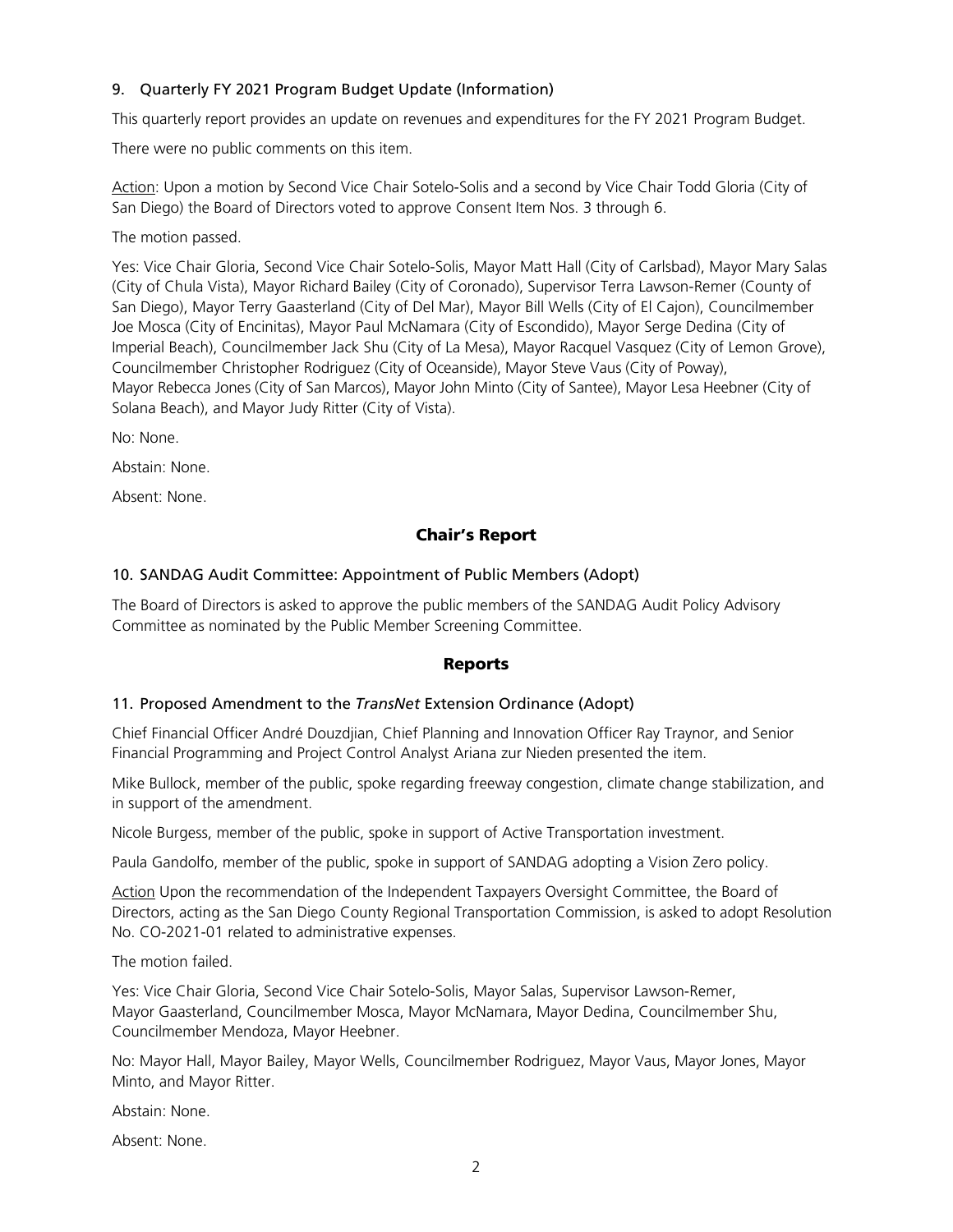Second Vice Chair Sotelo Solis and Mayor Dedina called for the weighted vote.

The motion passed.

Yes: Vice Chair Gloria, Second Vice Chair Sotelo-Solis, Mayor Salas, Supervisor Lawson-Remer, Mayor Gaasterland, Councilmember Mosca, Mayor McNamara, Mayor Dedina, Councilmember Shu, Councilmember Mendoza, Council President Jen Campbell (City of San Diego – Seat B), and Mayor Heebner.

No: None.

Abstain: None.

Absent: City of Carlsbad, City of Coronado, County of San Diego – Seat B, City of El Cajon, City of Oceanside, City of Poway, City of San Marcos, City of Santee, City of Vista.

# 12. Proposed Final FY 2022 Program Budget (Adopt)

Vice Chair Gloria introduced the item. André Douzdjian presented the item.

Action: The Board of Directors voted to adopt Regional Transportation Commission (RTC) Resolution No. RTC-2021-07, adopting the Final FY 2022 Program Budget.

Yes: Vice Chair Gloria, Second Vice Chair Sotelo-Solis, Mayor Salas, Supervisor Lawson-Remer, Mayor Gaasterland, Councilmember Mosca, Mayor McNamara, Mayor Dedina, Councilmember Shu, Councilmember Mendoza, Mayor Heebner.

No: Mayor Hall, Mayor Bailey, Mayor Wells, Councilmember Rodriguez, Mayor Vaus, Mayor Jones, Mayor Minto, and Mayor Ritter.

Abstain: None.

Absent: None.

#### 13. SD–LOSSAN Regional Rail Corridor Improvements Study Update (Information)

Principal Regional Planner Linda Culp presented an overview of the SD-LOSSAN Regional Rail Corridor Improvements Study.

David Schonbrunn, Train Rider's Association, spoke in support of tunnels as an alternative for the bluffs.

Noah Harris, Climate Action Campaign, spoke in support of realignment to move trains off the bluffs.

Udo Wahn, Surfrider Foundation, spoke regarding the need to plan for sea-level rise.

Mike Bullock spoke regarding alternative sources of energy for trains.

#### 1. Public Comments/Communications/Member Comments\*

#### *\*This item was taken out of order.*

Mike Bullock spoke regarding reduction of Vehicle Miles Traveled, climate change goals, sea-level rise, and climate stabilization.

Nicole Burgess, member of the public, spoke regarding the LOSSAN corridor, bike month, COASTER service, and recommended University/Education stakeholder involvement on the Board of Directors.

#### 14. Upcoming Meetings

The next Board meeting is scheduled for Friday, May 28, 2021, at 9 a.m.

#### 15. Adjournment

Chair Blakespear adjourned the meeting at 12:20 p.m.